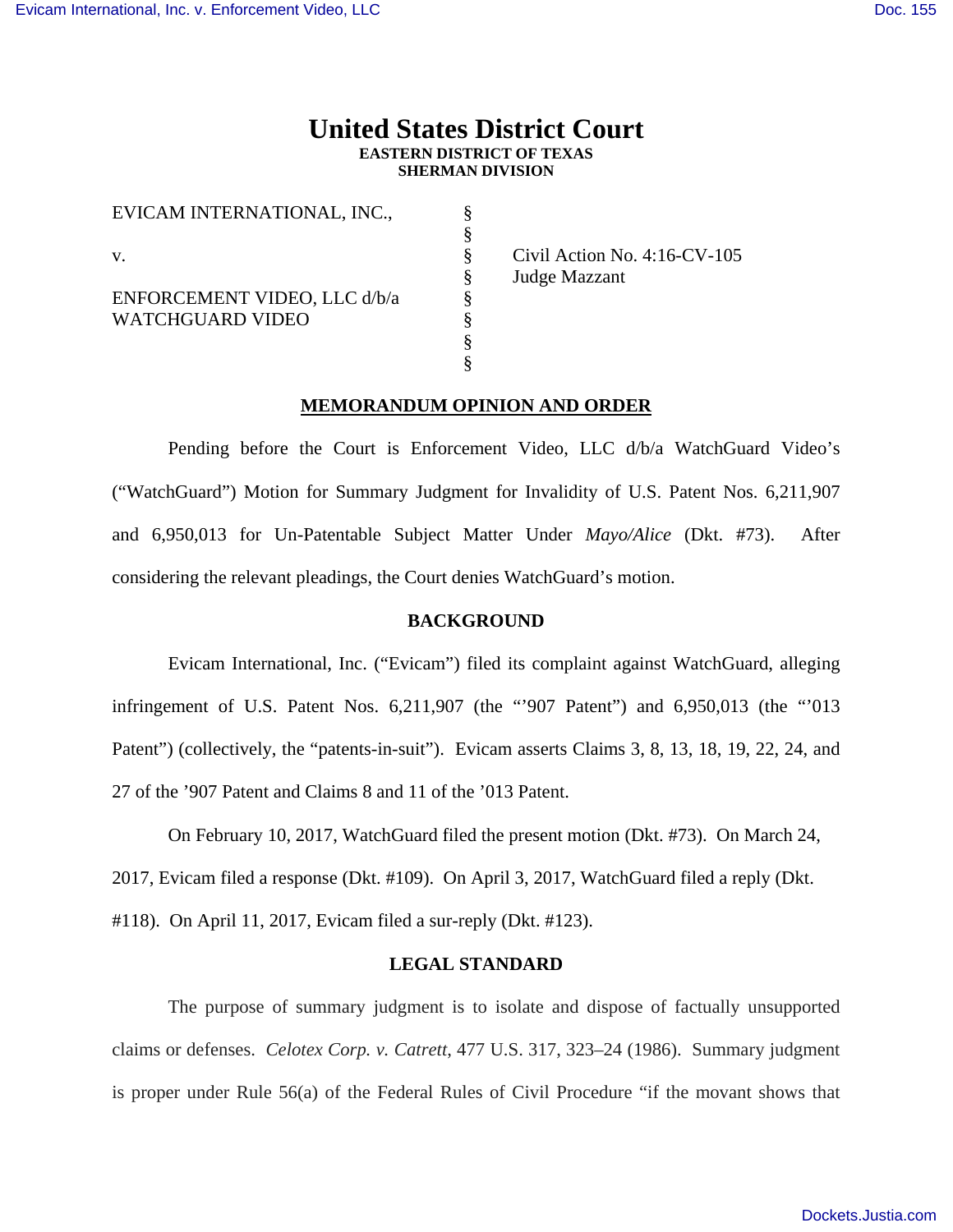there is no genuine dispute as to any material fact and the movant is entitled to judgment as a matter of law." Fed. R. Civ. P. 56(a). A dispute about a material fact is genuine when "the evidence is such that a reasonable jury could return a verdict for the nonmoving party." *Anderson v. Liberty Lobby Inc.*, 477 U.S. 242, 248 (1986). Substantive law identifies which facts are material. *Id.* The trial court "must resolve all reasonable doubts in favor of the party opposing the motion for summary judgment." *Casey Enters., Inc. v. Am. Hardware Mut. Ins. Co.*, 655 F.2d 598, 602 (5th Cir. 1981).

The party seeking summary judgment bears the initial burden of informing the court of its motion and identifying "depositions, documents, electronically stored information, affidavits or declarations, stipulations (including those made for purposes of the motion only), admissions, interrogatory answers, or other materials" that demonstrate the absence of a genuine issue of material fact. Fed. R. Civ. P. 56(c)(1)(A); *Celotex*, 477 U.S. at 323. If the movant bears the burden of proof on a claim or defense for which it is moving for summary judgment, it must come forward with evidence that establishes "beyond peradventure *all* of the essential elements of the claim or defense." *Fontenot v. Upjohn Co.*, 780 F.2d 1190, 1194 (5th Cir. 1986). Where the nonmovant bears the burden of proof, the movant may discharge the burden by showing that there is an absence of evidence to support the nonmovant's case. *Celotex*, 477 U.S. at 325; *Byers v. Dall. Morning News, Inc.*, 209 F.3d 419, 424 (5th Cir. 2000). Once the movant has carried its burden, the nonmovant must "respond to the motion for summary judgment by setting forth particular facts indicating there is a genuine issue for trial." *Byers*, 209 F.3d at 424 (citing *Anderson*, 477 U.S. at 248–49). A nonmovant must present affirmative evidence to defeat a properly supported motion for summary judgment. *Anderson*, 477 U.S. at 257. Mere denials of material facts, unsworn allegations, or arguments and assertions in briefs or legal memoranda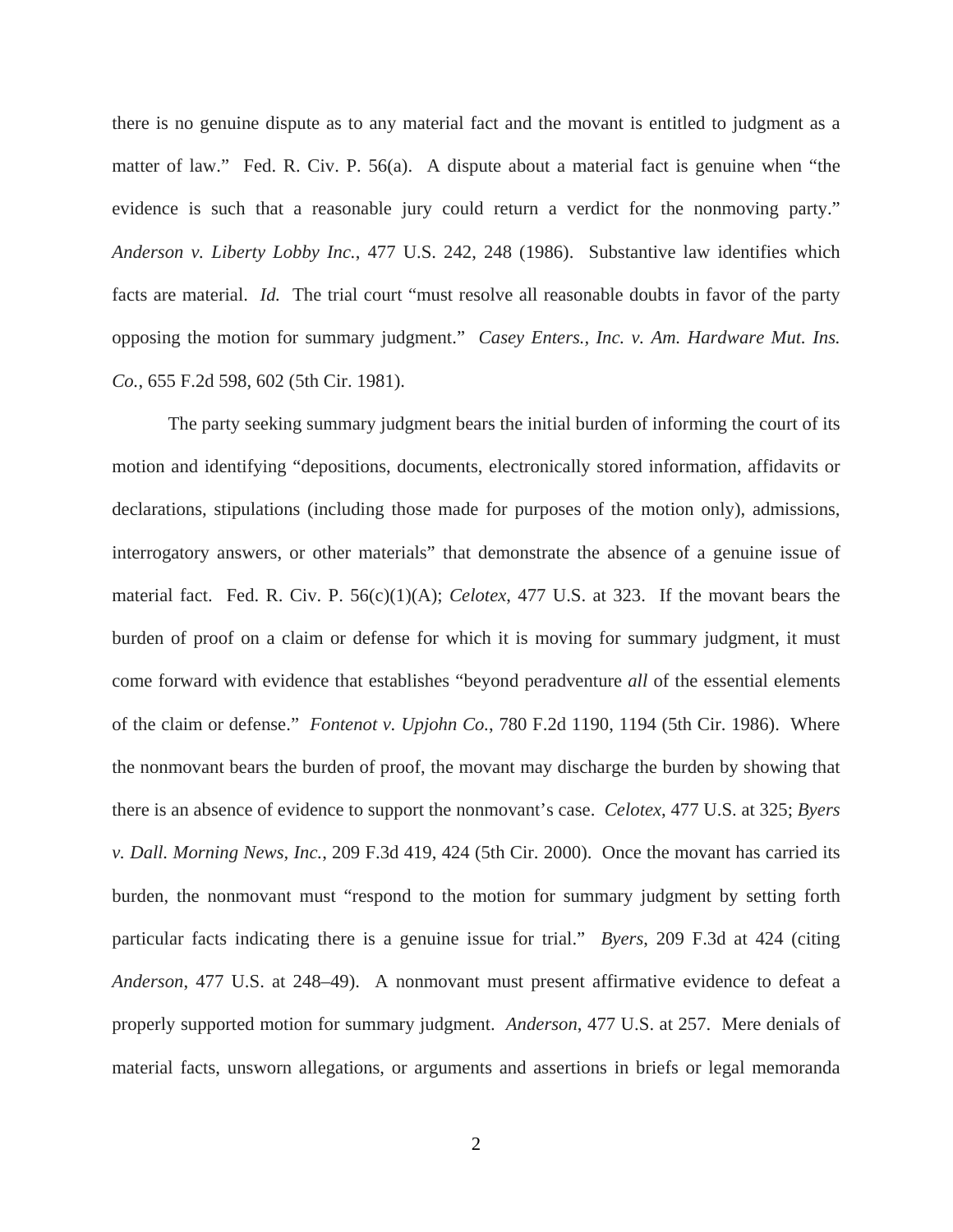will not suffice to carry this burden. Rather, the Court requires "significant probative evidence'" from the nonmovant to dismiss a request for summary judgment. *In re Mun. Bond Reporting Antitrust Litig.*, 672 F.2d 436, 440 (5th Cir. 1982) (quoting *Ferguson v. Nat'l Broad. Co.*, 584 F.2d 111, 114 (5th Cir. 1978)). The Court must consider all of the evidence but "refrain from making any credibility determinations or weighing the evidence." *Turner v. Baylor Richardson Med. Ctr.*, 476 F.3d 337, 343 (5th Cir. 2007).

#### **ANALYSIS**

 WatchGuard moves for summary judgment, arguing the patents-in-suit are invalid because they are directed to an abstract idea and lack an inventive concept.

 "Whoever invents or discovers any new and useful process, machine, manufacture, or composition of matter, or any new and useful improvement thereof, may obtain a patent therefor, subject to the conditions and requirements of this title." 35 U.S.C. § 101. The Supreme Court has "long held that this provision contains an important implicit exception: Laws of nature, natural phenomena, and abstract ideas are not patentable." *Alice Corp. Pty. v. CLS Bank Int'l*, 134 S. Ct. 2347, 2354 (2014) (quoting *Ass'n for Molecular Pathology v. Myriad Genetics, Inc.*, 133 S. Ct. 2107, 2116 (2013)). Monopolization of these "basic tools of scientific and technological work" through the grant of a patent "might tend to impede innovation more than it would tend to promote it, thereby thwarting the primary object of the patent laws." *Id.* (first quoting *Myriad*, 133 S. Ct. at 2116; and then quoting *Mayo Collaborative Servs. v. Prometheus Labs., Inc.*, 132 S. Ct. 1298, 1923 (2012)).

 The Supreme Court has set forth a framework for determining patent eligibility. *Id.* at 2355. First, the court determines whether the claims at issue are directed towards one of the three patent-ineligible concepts. *Id.* If so, then the court then asks "[w]hat else is there in the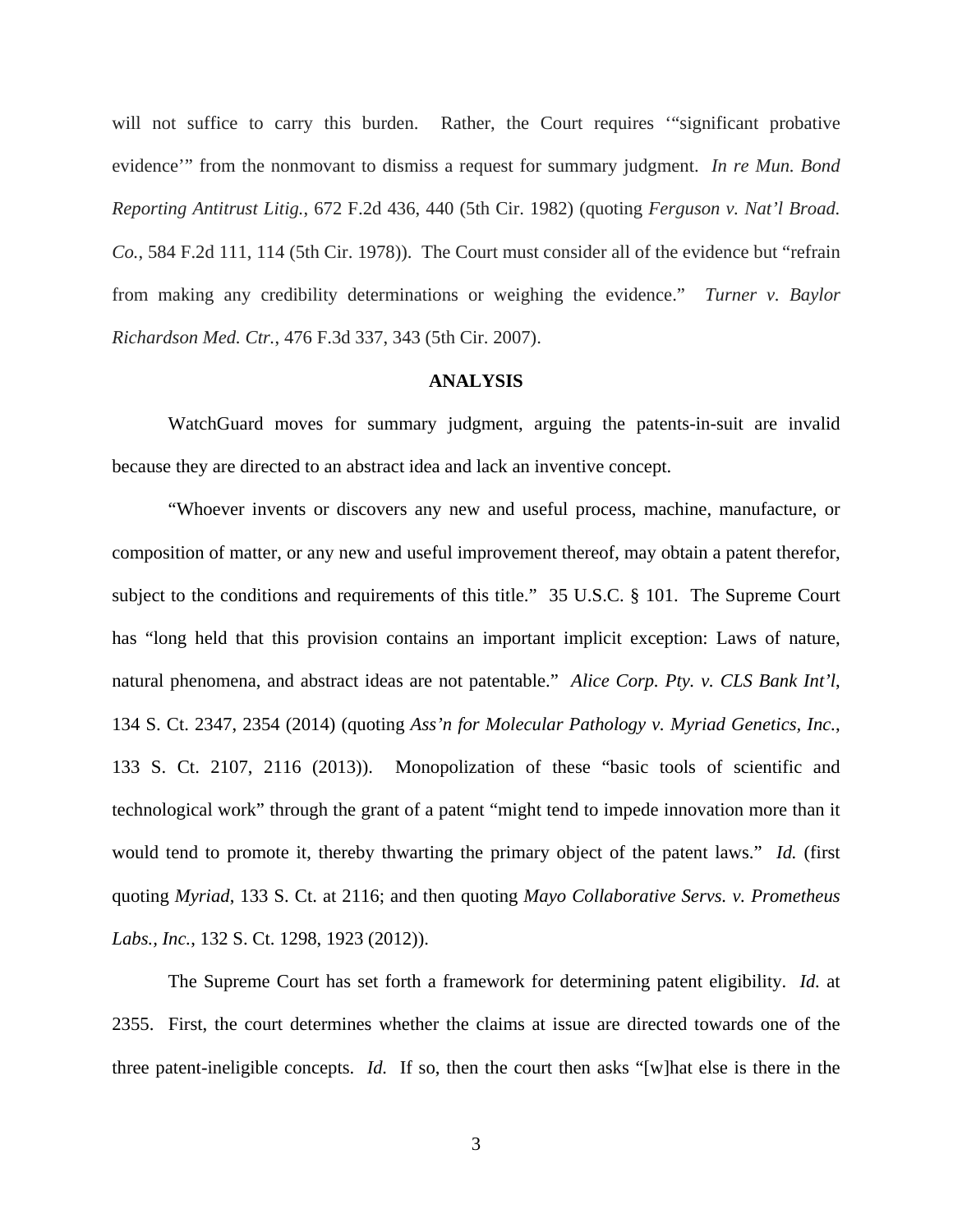claims before us?" *Id.* (alteration in original) (quoting *Mayo*, 132 S. Ct. at 1296–97). In answering the second question, the court considers "the elements of each claim both individually and as an ordered combination to determine whether the additional elements transform the nature of the claim into a patent-eligible application." *Id.* The second step can be characterized as a search for an "inventive concept"—"an element or combination of elements that is 'sufficient to ensure that the patent in practice amounts to significantly more than a patent upon the [ineligible concept] itself.'" *Id.* (alteration in original) (quoting *Mayo*, 132 S. Ct. at 1294).

The Court finds the patents-in-suit are broadly directed to the abstract idea of collecting, organizing, and controlling access to vehicle incident information. For the '907 Patent, Claim 1 is a representative claim because other asserted claims of the '907 Patent depend on either Claim 1 or Claim 26, which share common elements. Claim 1 recites:

1. An on board secure vehicle mounted surveillance system comprising:

a) at least one video camera monitoring the interior and the exterior of the vehicle and for generating video signals of an incident proximate the vehicle;

b) a recording device for capturing and securely storing and video signals having a coded access;

c) a code for providing coded access to said recording device;

d) means for down loading said video signal from said coded access recording device.

'907 Patent at 10:51–61. Asserted claims of the '013 Patent, Claims 8 and 11, depend indirectly

on independent Claim 1, which the Court considers is representative. Claim 1 recites:

1. A system for producing an integrated database of data generated from a remote vehicle incident recording system comprising:

a) at least one video camera for generating video signals of the incident proximate the vehicle;

b ) a recording device for capturing said video signals as data;

c) an interface permitting input of an authorization code for accessing said data captured by said recording device, the captured data being inaccessible without the authorization code thereby securely maintaining the captured data as evidence of the incident; and

d) an information datalink for accessing data captured by said recording device;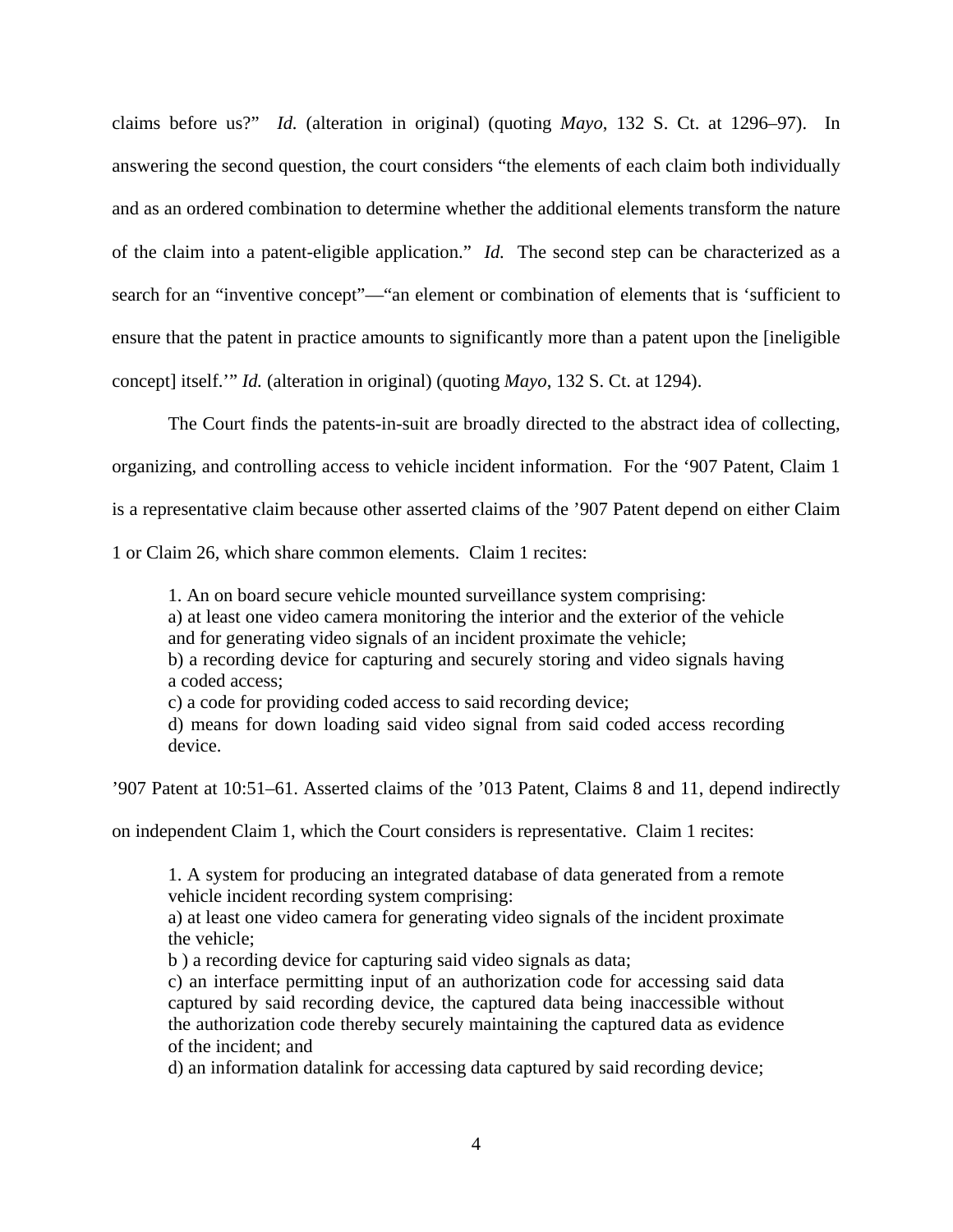e) a transfer device coupled at least indirectly to said information datalink, the transfer device adapted to securely receiver data from said remote vehicle incident recording system; and

f) means for generating an integrated, indexed database of data from said remove vehicle incident recording system wherein said means is coupled at least indirectly to said transfer device.

'013 Patent at 13:34–55. Put plainly, the '907 Patent discloses an on-board secure vehicle mounted surveillance system that includes: (1) cameras for monitoring the interior and the exterior of the vehicle; (2) a coded access recording device for storing video and other data; and (3) a means for downloading video and data. And the '013 Patent discloses a tamperproof data repository for retaining information from an on-board, vehicle surveillance system. Information is obtained from the on-board system using a transfer device.

 In evaluating whether particular claims are directed to patent-ineligible abstract ideas, courts generally begin by "compar[ing] claims at issue to those claims already found to be directed to an abstract idea in previous cases." *Enfish, LLC v. Microsoft Corp.*, 822 F.3d 1327, 1334 (Fed. Cir. 2016). Here, the Federal Circuit has acknowledged that the "[t]he concept of data collection, recognition, and storage" is well known and within the realm of abstract ideas. *Content Extraction and Transmission LLC v. Wells Fargo Bank, Nat. Ass'n*, 776 F.3d 1343, 1347 (Fed. Cir. 2014). Similarly, lower courts have recognized the concept of record access and management as an abstract idea. *See Pres. Wellness Techs. LLC v. Allscripts Health Sols.*, No. 2:15-cv-1559-ECB, 2016 WL 2742379, at \*7 (E.D. Tex. May 10, 2016) (listing district court cases); *see also Protegrity USA, Inc. v. Netskope, Inc.*, No.15-cv-2515, 2015 WL 6126599, at \*6 (N.D. Cal. Oct. 19, 2015) (finding claims directed to limiting access to information based on specified criteria are directed to an abstract idea). Althougha the patents-in-suit fit in the area of vehicle incident recording systems, the integration of a computer and various devices (e.g., a recording device, a data link, means for downloading, and a database) do not change the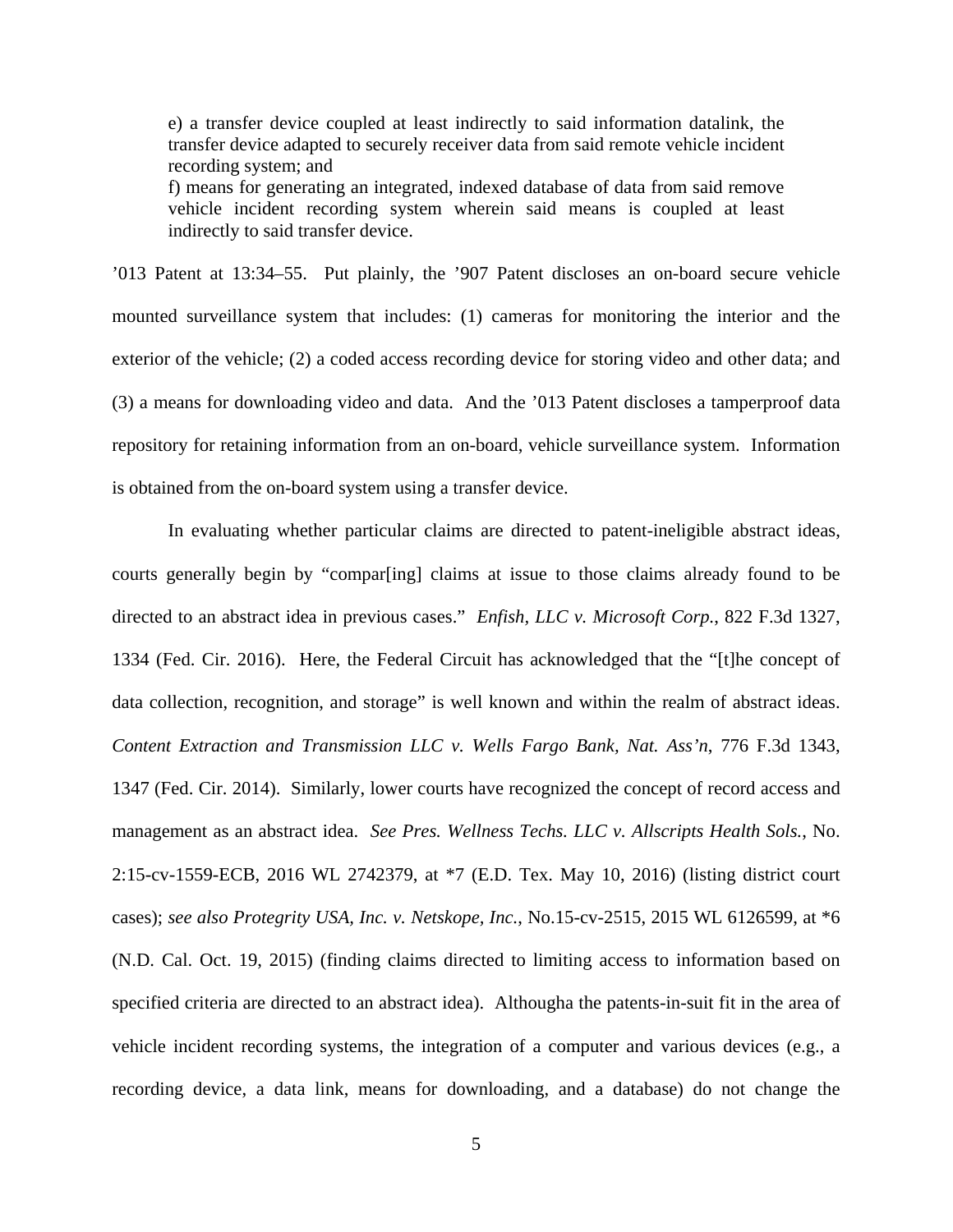underlying abstract idea. *See Intellectual Ventures I LLC v. Capital One Bank (USA)*, 792 F.3d 1363, 1366 (Fed. Cir. 2015) ("An abstract idea does not become nonabstract by limiting the invention to a particular field of use or technological environment . . . ."); *see also Alice*, 134 S. Ct. at 2358 (limiting an abstract idea to a particular technological environment, such as a computer, does not confer patent eligibility); *Bilski v. Kappos*, 561 U.S. 593, 612 (2010) ("[L]imiting an abstract idea to one field of use . . . d[oes] not make the concept patentable.").

Having found that the patents-in-suit are directed to an abstract idea, the Court now examines the limitations of the claims to determine whether there is an "inventive concept" to "transform" the claimed abstract idea into patent-eligible subject matter. *Alice*, 134 S. Ct. at 2357. "[A]n invention is not rendered ineligible for patent simply because it involves an abstract concept." *Id.* at 2354. Rather, application of such concepts "to a new and useful end . . . remain eligible for patent protection." *Id.* (citation omitted). The patents-in-suit recite limitations that amount to more than an abstract idea. In fact, the patents-in-suit contain a secure mounted surveillance system that is inventive over known techniques in the prior art. For example, Claim 3 of the '907 Patent adds one camera to monitor the interior of the vehicle and another to monitor the exterior of the vehicle. '907 Patent at 10:65–68. This innovation solves the issue of not knowing what was happening inside the vehicle during an incident. *Id.* at 1:43–50. Claim 13 of '013 adds download triggers with an access code, which causes the system to download its secure data to a transfer device. '013 Patent at  $14:16-17$ . This innovation helps protect incident information by safeguarding it and allowing access by an authorized person (Dkt. #109 at p. 14). When viewed in this light, the limitations recited in the patents-in-suit constitute an improvement over the prior art by addressing specific needs for secure video, audio, and data-based evidence in vehicle recording systems. While elements of the patents-in-suit are known in the prior art, an